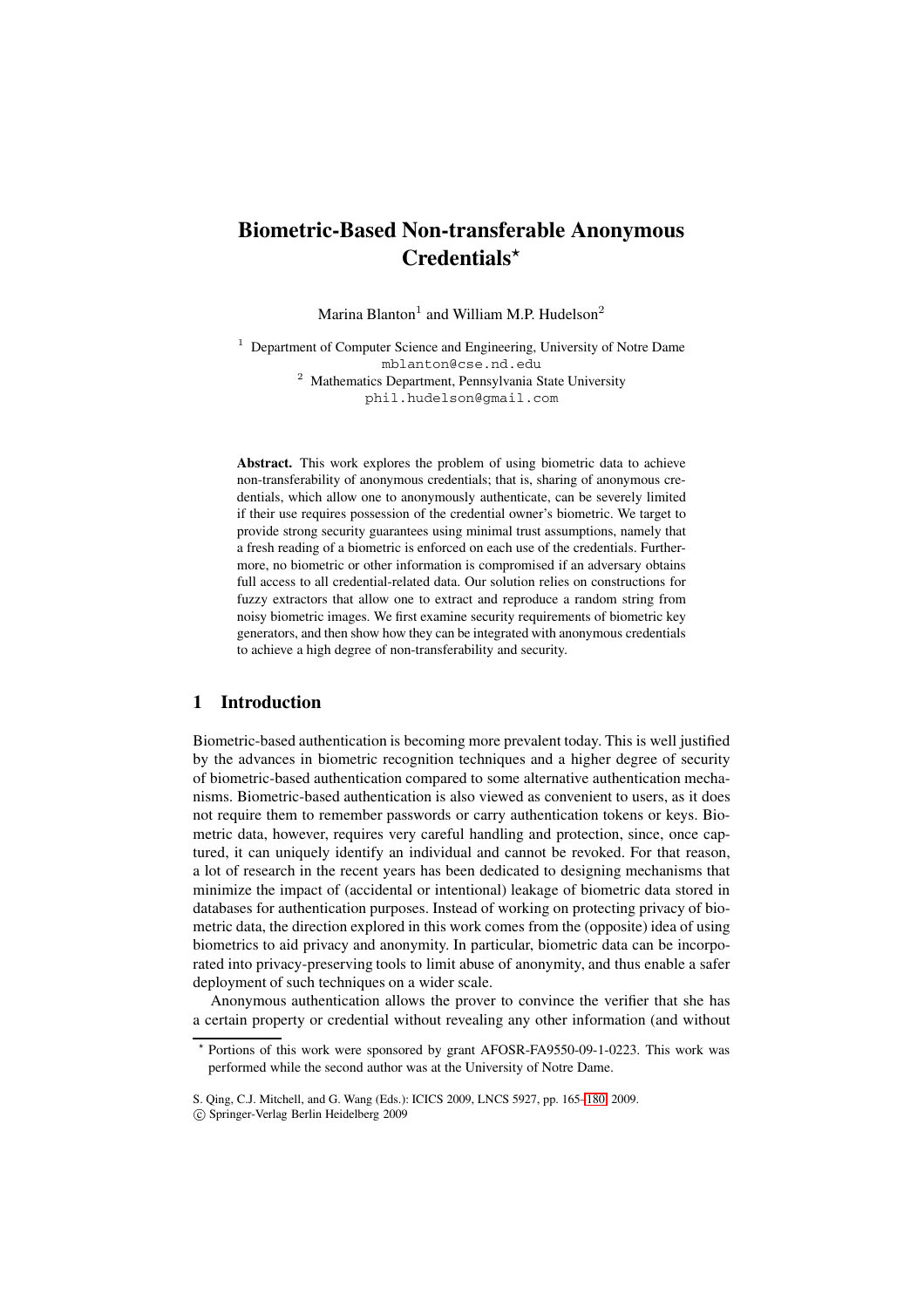the ability of two authentication instances to be linked to the same individual by the verifier). In the case of theft or voluntary sharing of such credentials by duplication, these credentials can be freely used by others without the ability to find out the identity of their owner. Incorporating biometrics in the authentication process then results in a high degree of assurance that credentials cannot be transferred and that access is performed by credential bearers only. We arrive at a setting where biometrics is used to ensure non-transferability of anonymous credentials realizing the concept of accountable anonymity. The benefits of such an approach are clearly seen in numerous applications where non-transferability is essential. For example, in an organization where digital locks are used to enter buildings and facilities, it is extremely easy to track one's movements, and the employer that respects individual privacy can be willing to implement anonymous access to its facilities, i.e., the same as conventional keys provide.<sup>1</sup> Digital keys can then be issued in the form of anonymous credentials that encode access privileges of an employee, and should not be used by any other individual. Other important applications of non-transferable anonymous credentials include certification that the credential-bearer is a U.S. citizen, guaranteeing that the insurance company wi[ll](#page-1-0) pay for an anonymous HIV test of the credential-bearer, and others.

When biometry is integrated into the authentication process, to achieve unlinkability of protocol executions, biometrics can no longer be scanned by the device that performs access control enforcement. This means that biometrics are captured on a device that each user carries and which is trusted by the system. Then during the enrollment phase, user credentials are placed on that device, and during authentication the device is trusted to capture a biometric and use the scan in combination with the user credentials to authenticate anonymously. While anonymous credentials schemes where biometrics is used to achieve non-transferability have been proposed in the past [5,24], the key difference between our and prior work is in the trust requirements we place on the tamper-resistant device. In our case these requirements are minimal: the only functionality the device is required to do correctly is to enforce capturing a new biometric (and erase it afterwards). Should the integrity of the device be compromise[d](#page-13-0) [and](#page-14-0) all information stored on it retrieved, it is not feasible to either recover the biometric data that identifies the credential-bearer or to successfully authenticate using the captured credentials (this is achieved without reliance on any additional secrets that the credential-bearer must know).

The structure and contributions of this work are as follows: We first discuss biometrics key generators, which allow one to extract cryptographic keys from biometric data, including their common constructions and security requirements. We then propose a generic way of improving security of biometric key generators with respect to privacy protection of the biometric from which such keys are derived. In addition to being useful for biometric key generators, this construction has a direct application to our anonymous credentials scheme where biometrics are used to achieve non-transferability. The next part of this work is dedicated to constructing a general solution for such anonymous credentials, to which we refer as biometric-based non-transferable credentials.

<span id="page-1-0"></span><sup>&</sup>lt;sup>1</sup> Note that anonymous access will not be suitable for certain organizations where access to information or restricted-access facilities must be monitored by law or other provisions, but in most environments anonymous access to facilities is natural and harmless if access control is properly implemented.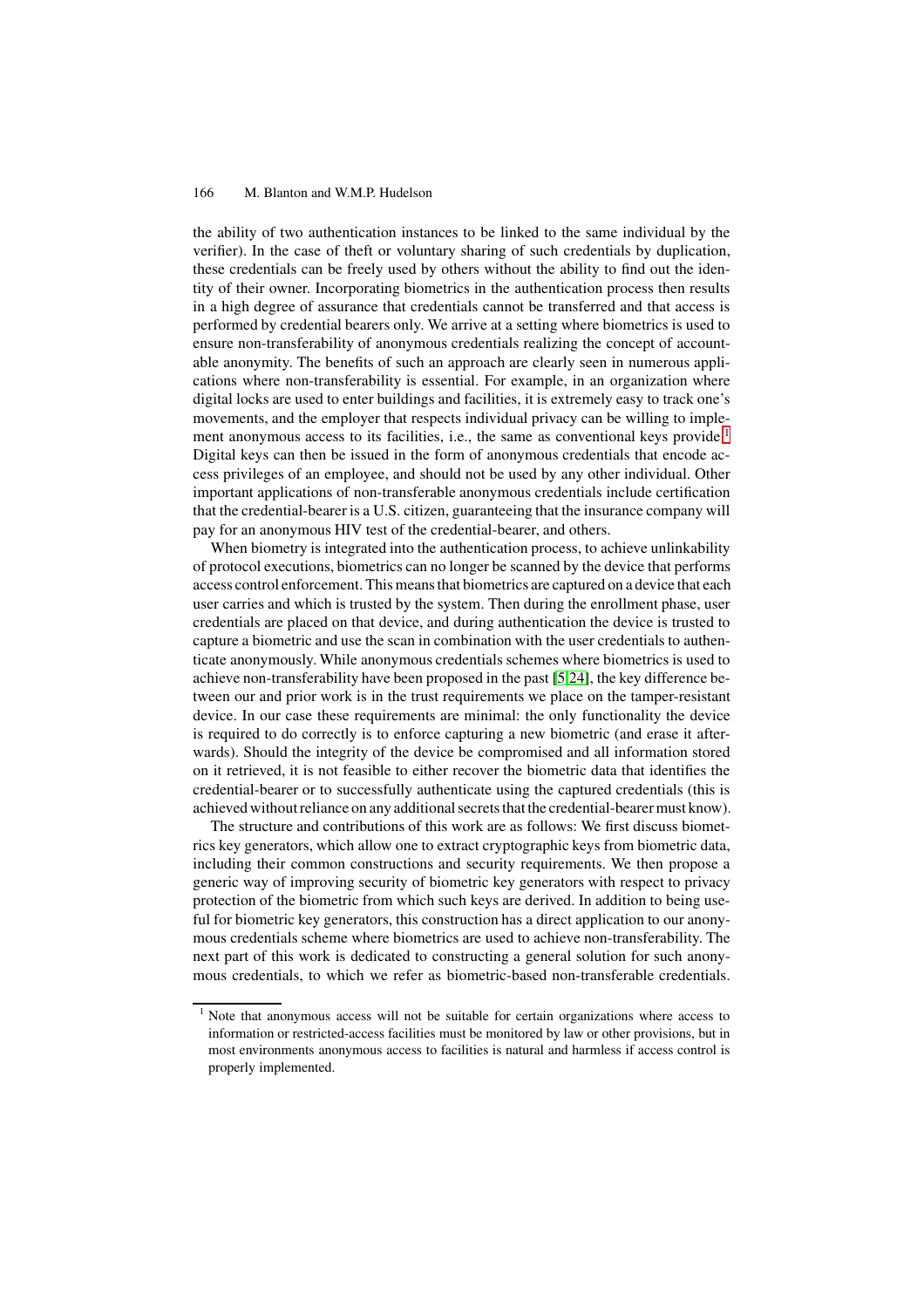The only requirement that we pose to ensure correct operation of the system is that biometric readings are enforced on each use of the credentials (and erased afterwards). Once again, this offers protection of credentials in cases of both voluntary duplication of anonymous credentials and when such credentials are stolen.

# **2 The Model and Preliminaries**

### **2.1 The Model**

The operation of our system proceeds in a standard way: First, an authority  $A$  sets up the system, which includes generation of a public-private key pair  $(pk_A, sk_A)$ , where the private key will allow it to issue user credentials and the public key can be used to verify them. When a user joins the system, her biometric is recorded and credentials are issued by the authority in accordance with user privileges. During the authentication protocol, the user's biometric is captured by her device and the credentials are verified by the authority (or a different entity on behalf of the authority) in an anonymous way. More precisely, an authentication scheme consists of the following components:

- **–** AC-Setup is an algorithm that, on input a security parameter  $\kappa$ , sets up the system including A's public-private key pair  $(pk_A, sk_A)$ . Its output consists of public parameters pub that include  $pk<sub>A</sub>$ , and A's secret key  $sk<sub>A</sub>$ .
- **–** AC-Enroll is a procedure during which, given system's parameters pub, a user U's input consists of her biometric, the authority's input consists of its secret key  $sk_A$ and  $U$ 's privileges. It results in  $U$  obtaining credentials cred that are tied to her biometric and specify her access privileges.
- **–** AC-Auth is a protocol between a user  $U$  and server S, in which  $U$ 's input consists of her fresh biometric reading and credentials cred, and the server's input consists of public parameters pub. Authentication is successful if the server could successfully verify  $U$ 's credentials as authentic and meeting the access control policy.

A secure anonymous biometric-based authentication scheme must satisfy the following:

- **Completeness:** Every honest user should be able to successfully authenticate using her biometric and credentials.
- **Soundness:** A person without proper credentials should not be able to successfully authenticate with more than negligible (in  $\kappa$ ) probability after observing any (polynomial) number of successful authentication protocols. Furthermore, any coalition of valid users should not be able to gain access to more resources than what they can already legitimately access with more than negligible probability.
- **Unlinkability:** To satisfy anonymity requirements, we require that one should not be able to determine with more than negligible probability whether two executions of the authentication protocol correspond to the same user or different users.
- **Privacy of biometric:** We require that in the case of compromise of a user's device, the information stored on it does not allow one to learn the credentials owner's biometric or successfully authenticate without the knowledge of it.

These properties are defined formally in section 4.2.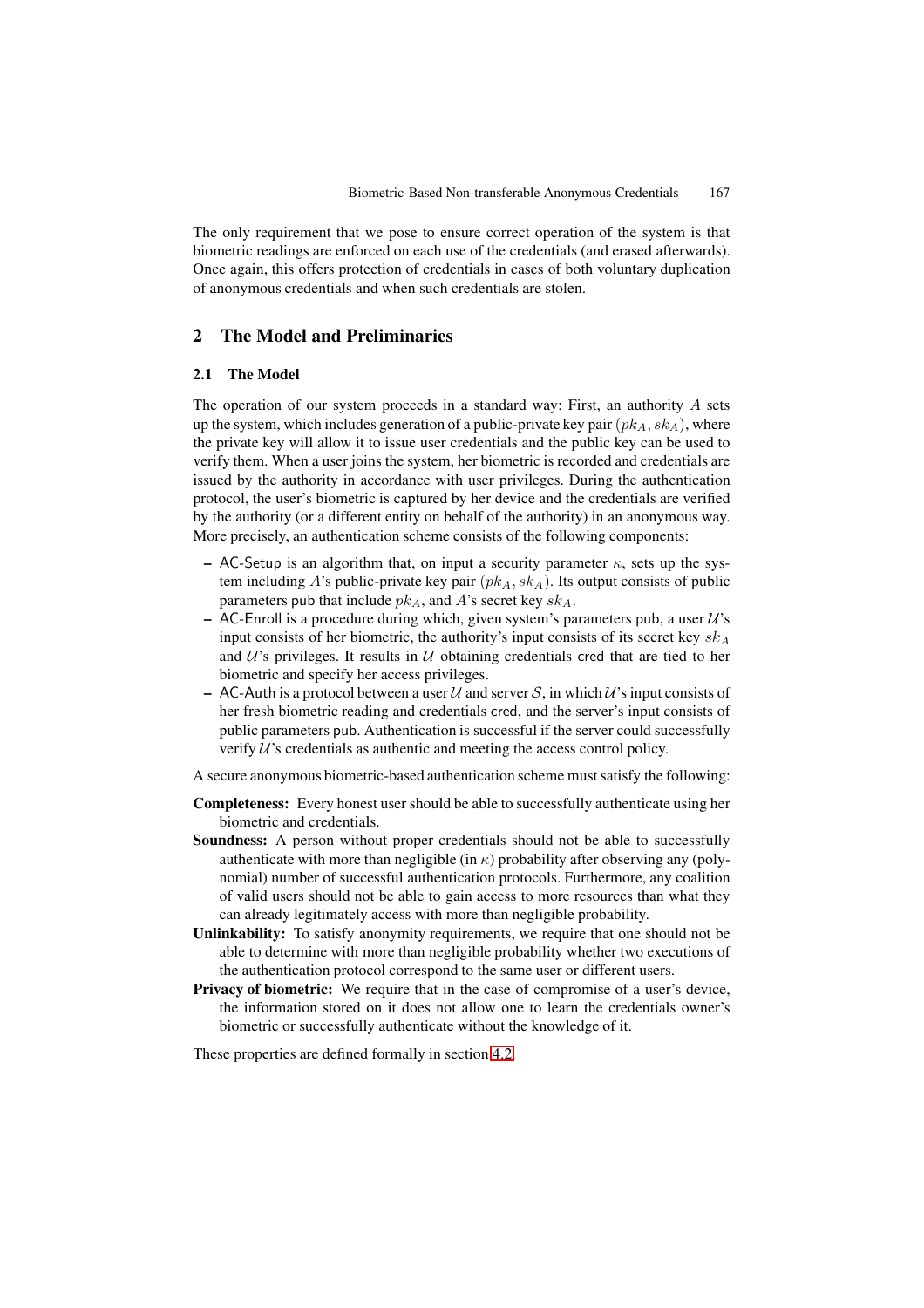#### **2.2 Signatures with Protocols**

We use signature schemes due to Camenisch and Lysyanskaya [12,13], which have two protocols associated with them: (i) they allow a user to obtain a signature on a committed value without revealing that value to the signer; and (ii) they enable a user to convince a third party that she possesses a signature on a certain value. The commitment scheme used is the Pedersen commitment [32], in which t[he p](#page-14-1)[ubl](#page-14-2)ic parameters are a group  $G_q$  of prime order q such that the discrete logarithm problem is hard in  $G_q$  and generators  $g_0, g_1, \ldots, g_\ell$ . To compute a commitment to  $x_1, \ldots, x_\ell \in \mathbb{Z}_q$ , we randomly choose  $r \in \mathbb{Z}_q$  and set  $com(x_1, ..., x_\ell; r) = g_0^r \prod_{i=1}^\ell g_i^{x_i}$ . This commitment is unconditionally hiding (i.e.,  $com(x_1, ..., x_\ell; r)$  revea[ls n](#page-15-0)o information about  $x_1, ..., x_\ell$ ) and is computationally binding (assuming that the discrete logarithm problem is hard in  $G_q$ , the sender cannot open the commitment to values other than  $x_1, \ldots, x_\ell$ ).

Then given a commitment  $com(x_1, \ldots, x_\ell; r)$ , it is possible obtain the signer's Camenisch-Lysyanskaya (CL) signature  $\sigma(x_1, \ldots, x_\ell)$  without revealing any information about the values  $x_1, \ldots, x_\ell$  to the signer. Furthermore, possession of  $\sigma(x_1, \ldots, x_\ell)$ allows its owner to use commitments to  $x_1, \ldots, x_\ell$  to prove to other parties that she has the signer's signature on the values included in the commitments without revealing additional information about the signed values themselves. If this protocol is combined with a zero-knowledge proof that the values included in these commitments satisfy certain properties, it becomes possible to convince a third party that the prover possesses a CL signature that meets these conditions without disclosing additional information about the signed values. The signature scheme [12] relies on the Strong RSA assumption for its security. The scheme [13] relies on LRSW assumption in groups with bilinear maps.

#### **2.3 Zero-Knowledge Proofs of Knowledge**

Zero-knowledge proofs [of kn](#page-14-2)owledge (Z[KPK](#page-14-1)s) allow one one party, the prover, to prove to another, the verifier, the veracity of some statement without revealing to the verifier any information besides the fact that it is valid. Prior literature provides efficient ZKPKs for a variety of statements, with many efficient proofs being based on the discrete logarithm problem (see, e.g.,  $[16, 15, 14, 6, 9]$ ). ZKPKs used in our protocols are a proof of knowledge of the discrete logarithm representation, equality of discrete logarithms, and conjunction of two or more statements [15], solutions to which are well known. Verification of context-specific user privileges might include other techniques such as, e.g., a proof of knowledge that a [com](#page-14-3)[mi](#page-14-4)[tte](#page-14-5)[d](#page-13-1) [val](#page-13-2)ues lies in an interval and others.

# **3 Biometric Key Generators**

<span id="page-3-0"></span>Before proceeding with our anonymous credentials scheme, we give a brief description of a *biometric key generator* (BKG), which is a system that allows one to produce a cryptographic key from a biometric and later reconstruct the key using the same (noisy) biometric. Constructions for biometric key generators will be directly used in our biometric-based anonymous authentication scheme, and the results presented in this section have uses in both biometric key generation and our construction of nontransferable anonymous credentials. In what follows, we assume that the system is first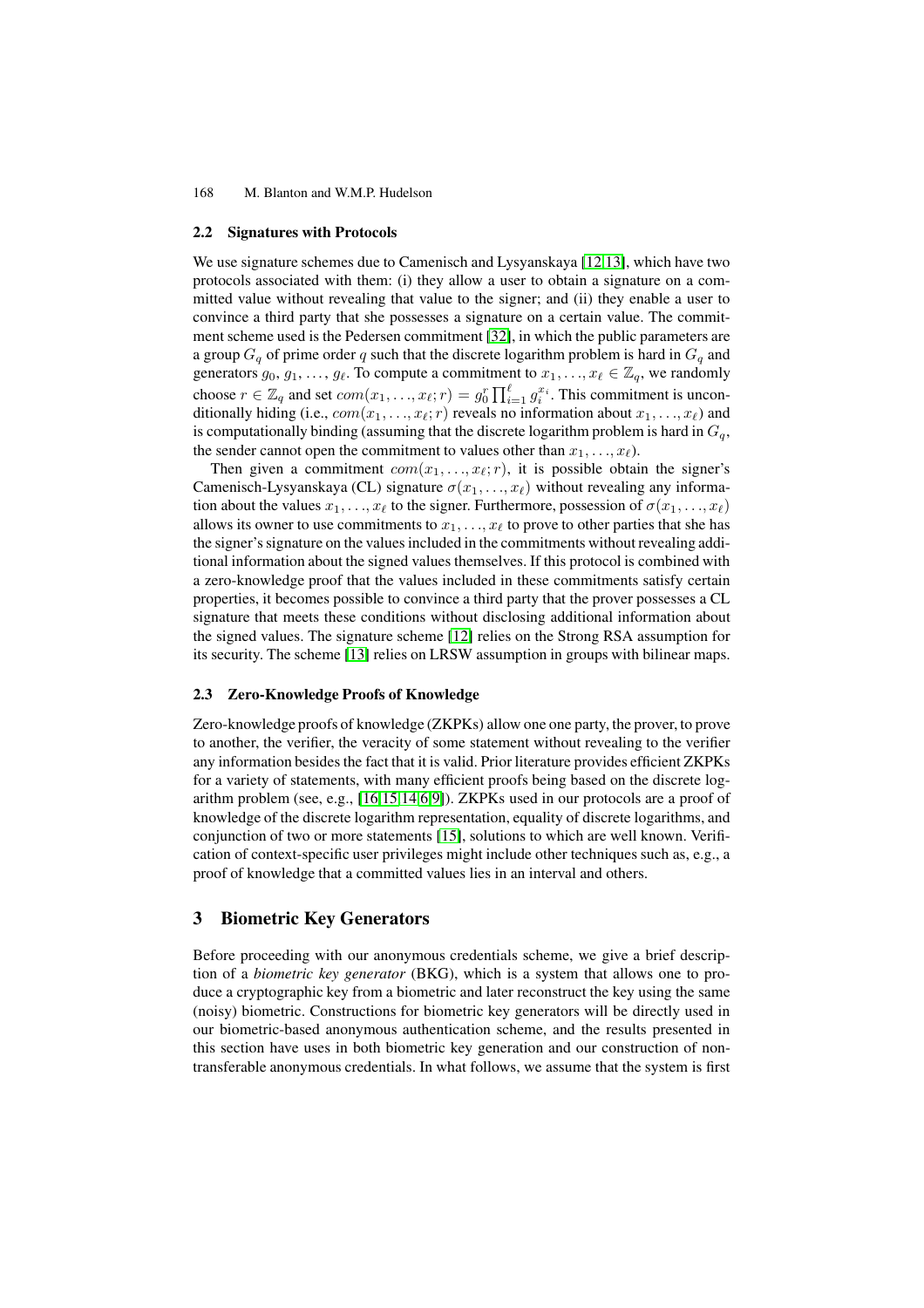initialized using a security parameter  $\kappa$ , which is used to determine other parameters and algorithms' configurations (i.e., BKG-Setup algorithm is implicit).

- BKG-Enroll: a probabilistic algorithm that, on input a user  $\mathcal{U}$ 's identity and a biometric representation W, outputs a cryptographic key K and *public information* or *helper data* P that will aid key recovery. If the input does not meet certain criteria, the algorithm might output a special failure symbol ⊥.
- BKG**-**KeyRec**:** a deterministic algorithm that, on input a biometric representation W and helper data P, outputs either a cryptographic key K or a failure symbol  $\perp$  if it is unable to compute a key from its input.

Normally, during the enrollment phase, a cryptographic key is chosen anew and locked with the biometric, or is derived from the biometric. The purpose of the helper data is, given a noisy biometric image  $W'$ , to correct the errors and permit unlocking or derivation of the key. Recovery of the correct key is possible only if the biometric representations W and  $W'$  are close enough, for some definition of distance specific to the type of biometrics and BKG construction used. Helper data  $P$  is designed to leak as little information about the biometric as possible, so that it can be assumed to be non-private data.

Recent work of Ballard et al. [3] lists security properties that must hold for a BKG. We define them next with the difference that we additionally require privacy of the biometric to hold when a user  $U$  is enrolled in the system more than once using the same (noisy) biometric and the same or a similar key generation mechanism. In other words, we want biometric information r[em](#page-13-3)ain protected when  $\mathcal{U}$ 's key is lost or compromised and it re-enrolls, when it legitimately assumes more than one role within the system, or when it is enrolled at more than one system that use similar biometric key generators.

- **–** *Key randomness* (REQ-KR): A key K contains sufficient amount of randomness (based on the security parameter  $\kappa$ ) and appears random to any adversary with access to the helper data  $P$  used in deriving  $K$  and any auxiliary information.
- **–** *Weak biometric privacy* (REQ-WBP): Given helper data P and any auxiliary information, any adversary does not learn useful information about the biometric W used in generating  $P$ . Often the difficulty of recovering the entire biometric  $W$  can be sufficiently well measured, but it is desirable that learning parts of the biometric is also difficult (i.e., we might desire to prevent an adversary from learning any function of the biometric).
- **–** *Strong biometric privacy* (REQ-SBP): Given helper data P, any auxiliary information, and the key  $K$  itself, any adversary does not learn any useful information about the biometric  $W$  used in generating  $P$ . Similar to the above, we might require that an adversary is unable to compute any function of the biometric.

In the above, the auxiliary information refers to any additional information that can surround the system. Such information available to an adversary can contain biometric data, corresponding helper data, and keys, not associated with the user in question. It can also contain information about distributions of biometric data, implementation decisions, and other information from the environment that can potentially weaken the security of the keys or biometrics.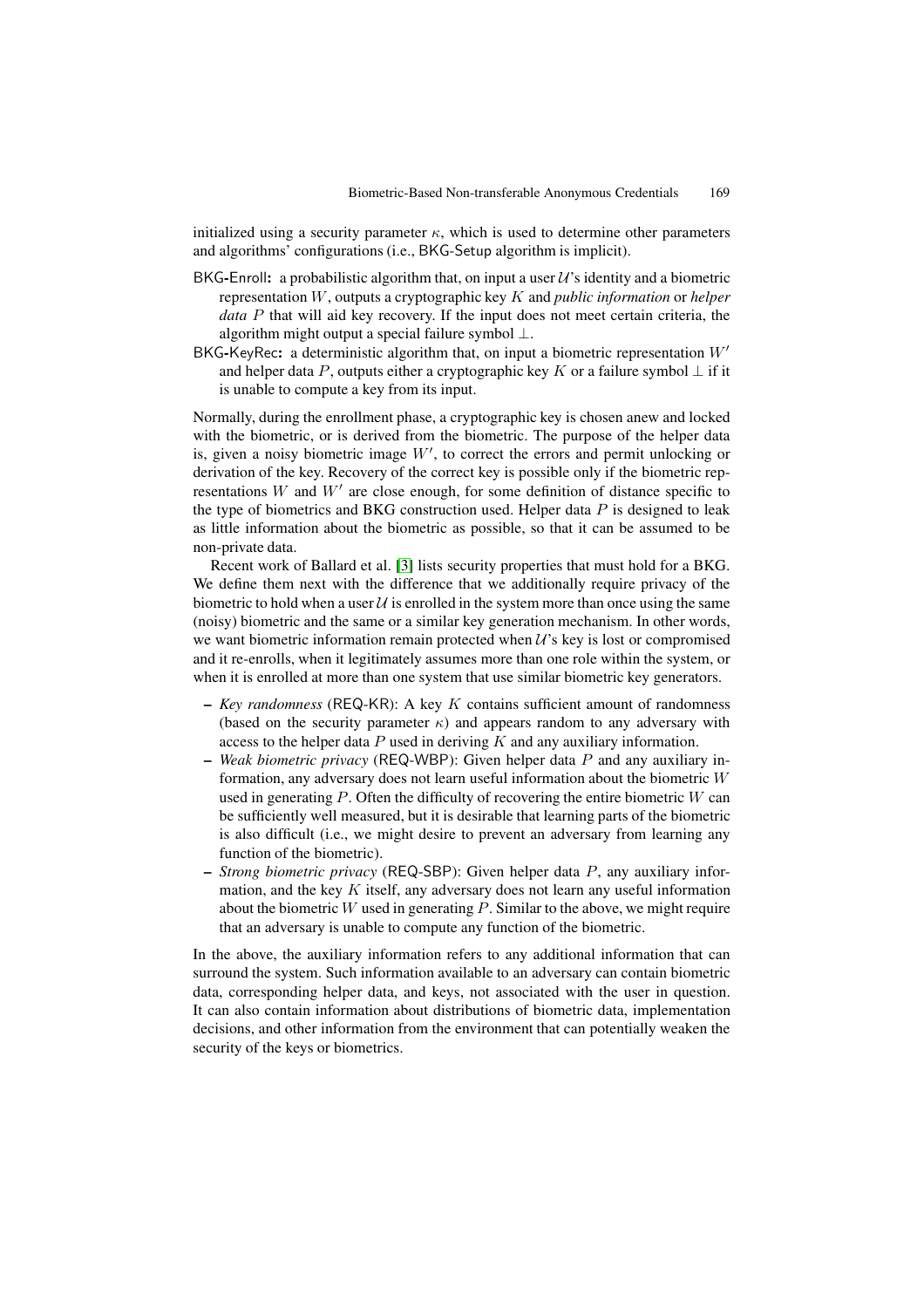In recent years, a large number of proposals for biometric key generators have been developed. Examples of thoroughly analyzed and well studied constructions include fuzzy vaults [25] (and work that builds on them [17,36,34,37,29,28,27,30]), secure sketches and fuzzy extractors [21,7,26,8,20] (and work that builds on them [23,2,10,1]). Many of them were designed and adapted to work on real data before the security requirements were defined in the current form. For that reason, many existing constructions and imp[lem](#page-14-6)entations would fail to achieve th[e str](#page-14-7)[on](#page-15-1)[g b](#page-15-2)[iom](#page-15-3)[etr](#page-15-4)[ic](#page-14-8) [priv](#page-14-9)[acy](#page-15-5) requirement (and some proposals ca[n fa](#page-14-10)[il](#page-13-4) [oth](#page-14-11)[er](#page-13-5) [req](#page-14-12)uirements as shown in [3]). H[ere](#page-14-13) [w](#page-13-6)[e s](#page-14-14)[ho](#page-13-7)w that property REQ-SBP is not hard to achieve if a BKG construction can meet the REQ-WBP requirement.

Before we present our generic conversion from REQ-WBP to REQ-SBP, we first need to provide more detail about how BKGs normally work. Secu[re](#page-13-3) sketches [21,20] were introduced as a mechanism of correcting errors in noisy secrets (e.g., biometrics) by releasing a helper string  $S$  that does not reveal a lot of information about the secret. A secure sketch is generated using a "sketch" procedure SS that, given W, produces a string  $S$ ; and can be "recovered" using Rec that given  $W'$  and  $S$ , outputs  $W$  [if](#page-14-10) [the](#page-14-12) distance between W and W', dist $(W, W')$ , in the appropriate metric space is at most t. Secure sketches have been constructed for different types of metric spaces including the Hamming distance (applicable to iris codes, which are represented as binary strings) and set intersection (applicable to fingerprints represented as a set of points in a twodimensional plane). Security of a secure sketch is evaluated in terms of leakage of biometric information associated with the release of helper data, i.e., the difference between the "worst-case" entropy of  $W$  and the average minimum entropy of  $W$  after the release of  $S<sup>2</sup>$ . Since secure sketches are normally built using error-correcting codes, the larger the number of errors that need to be corrected, the more redundancy needs to be included in the code, and the less effective it is at protecting information about the biometric stored in the helper data.

*Fuzzy extrac[to](#page-5-0)rs* allow one to extract randomness from W (for use in cryptographic constructions) and later reproduce it exactly using different  $W'$  close to the original  $W$ . A fuzzy extractor is generated by Gen that, on input  $W$ , outputs extracted random string  $R$  and a helper string  $P$ ; and can be reproduced by Rep that on input  $W'$  and  $P$  outputs R that was generated using  $Gen(W)$  if dist $(W, W') \leq t$ . The security requirement is such that, for any W with sufficient entropy,  $R$  is sufficiently close to a uniformly chosen random string, even after observing the helper data P. A fuzzy extractor can be built from a secure sketch as follows [21]: on input W, Gen executes  $S \leftarrow SS(W)$  and applies a strong extractor Ext to  $W$  to extract a random string  $R$ .  $S$  and random coins used by Ext form the helper data P. Let  $r_1$  denote the random coins used by SS and  $r_2$ random coins used by Ext (i.e., execution is of the form  $SS(W; r_1)$  and  $Ext(W; r_2)$ ). We obtain  $P = (S, r_2)$ . Algorithm R[ep](#page-14-10) $(W', P)$  uses S from P to recover the original W (given that dist $(W, W') \le t$ ) and extracts R by computing Ext $(W, r_2)$ . Fuzzy vault is a secure sketch construction for the set intersection metric, so we will use secure sketch and fuzzy extractor terminology in the rest of this paper.

One complaint regarding the theoretical work on biometric key generation is that proposed solutions cannot tolerate realistic variations in the biometric signal such as

<span id="page-5-0"></span> $2$  We refer the reader to [21] for precise definitions.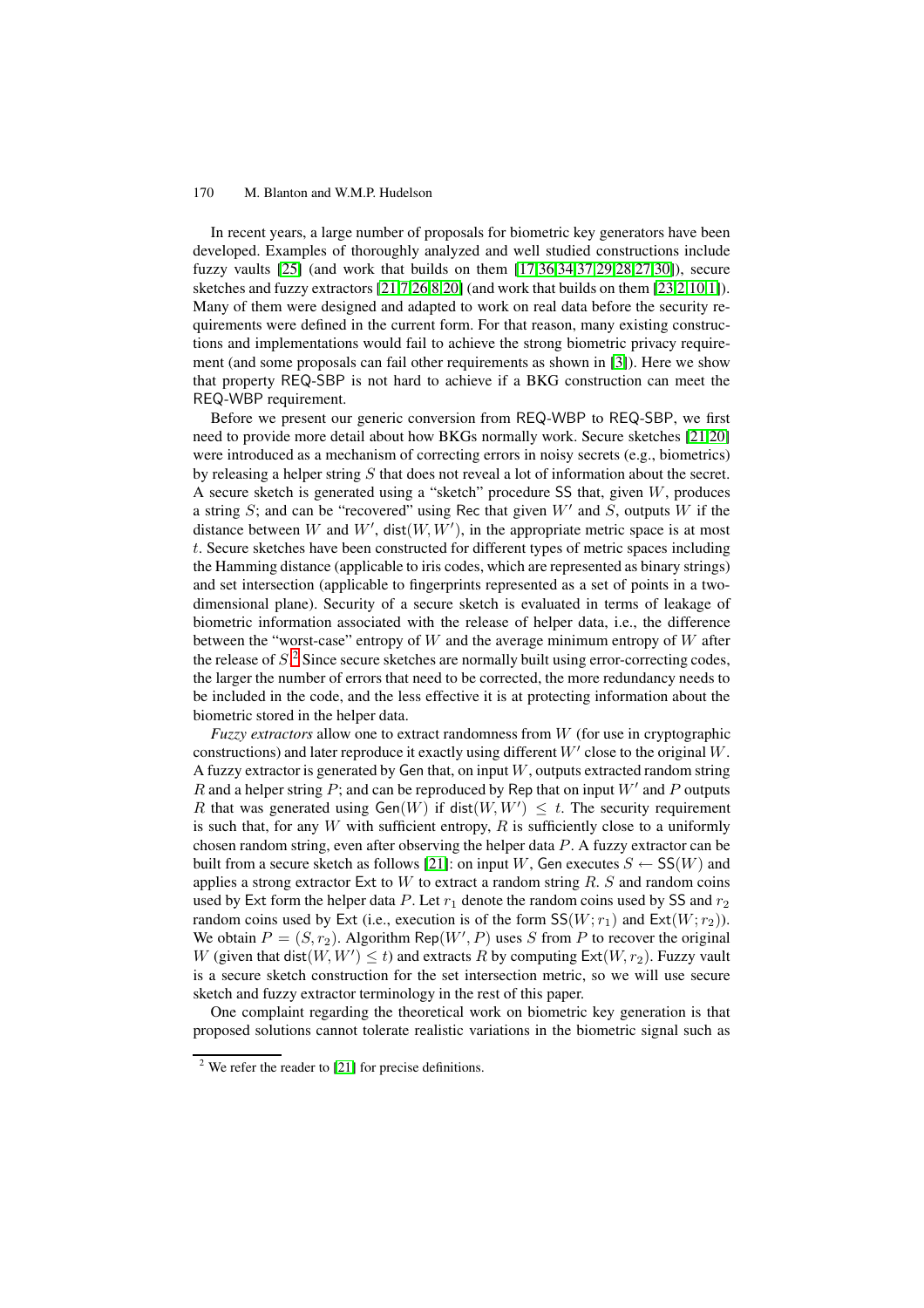variable-length representations, unordered or unaligned representations [35]. In fact, the unlocking algorithm in the fuzzy vault implementation given by Uludag et al. [34] produces many potential keys, one of which must be selected as authentic. Uludag et al. [34] address this issue by adding some structure (i.e., redundancy) to the secret being locked, thus weakening the hiding properties of the construction. Such var[iatio](#page-15-6)ns in the biometric, however, are not arbitrary and often key recovery still can be perfor[med](#page-15-2) using the proposed schemes. Thus, to aid recovery of the exact secret among several ca[ndid](#page-15-2)ates, we propose to ship helper data with a verification value that will permit confirmation of the correct key. Adding a verification value computed using a oneway function can cleanly avoid additional information leakage. Now we are ready to describe our construction.

Assume that we are given a BKG (BKG-Enroll<sub>0</sub>, BKG-KeyRec<sub>0</sub>) that achieves  $REQ-WBP$ , but BKG-KeyRec<sub>0</sub> might output several key candidates rather than a single key. Let f be a one-way function that hides all information about its inputs and let  $||$  denote string concatenation. We then simultaneously address key confirmation and strong biometric privacy using the following construction:

 $BKG$ -Enroll $(W)$ 

- 1. Run  $(K_0, P_0) \leftarrow \mathsf{BKG\text{-}Enroll}_0(W)$ .
- 2. Set  $P = (P_0, f(K_0||\omega))$  and  $K = f(K_0||\omega)$ .
- 3. Output  $(K, P)$ .

BKG-KeyRec $(W', P = \{P_1, P_2\})$ 

- 1. Run BKG-KeyRec $_0(W', P_1)$  to find a set K of candidate keys for  $K_0$ .
- 2. For each  $k \in \mathcal{K}$ , if  $f(k||\omega) = P_2$ , set  $k = K_0$  and output  $K = f(K_0||\omega)$ .

**Theorem 1.** *Given a BKG* (BKG-Enroll<sub>0</sub>, BKG-KeyRec<sub>0</sub>) *that satisfies* REQ-WBP *and a one-way function* f *that hides information about its inputs, the above construction for* (BKG*-*Enroll, BKG*-*KeyRec) *satisfies* REQ*-*SBP*.*

*Proof.* The proof is straightforward. Given  $P = \{P_1, P_2\}$ , K and auxiliary information aux, we need to show that an adversary  $A$  does not learn useful information about  $W$ . By the assumption that  $(BKG\text{-}Enroll<sub>0</sub>, BKG\text{-}KeyRec<sub>0</sub>)$  satisfies REQ-WBP, A does not learn information about W from  $P_1$  and  $aux$ . The only other information available to A is  $P_2$  and K, which, by our assumption, were produced using a one-way function that hides information about its inputs. This means that  $A$  cannot gain information about  $K_0$  or W from these data.

# **4 Non-transferable Anonymous Credentials via Biometrics**

Now we proceed with combining biometric key generators with anonymous credentials to result in anonymous biometric-based authentication with non-transferable credentials. Recall that we want a user's credentials to encode a cryptographically strong value derived from the user's biometric. This value is not stored with the credential (and cannot be recovered from the credential) and must be recomputed from the biometric on each use. To ensure that the value was actually derived from the biometric, we want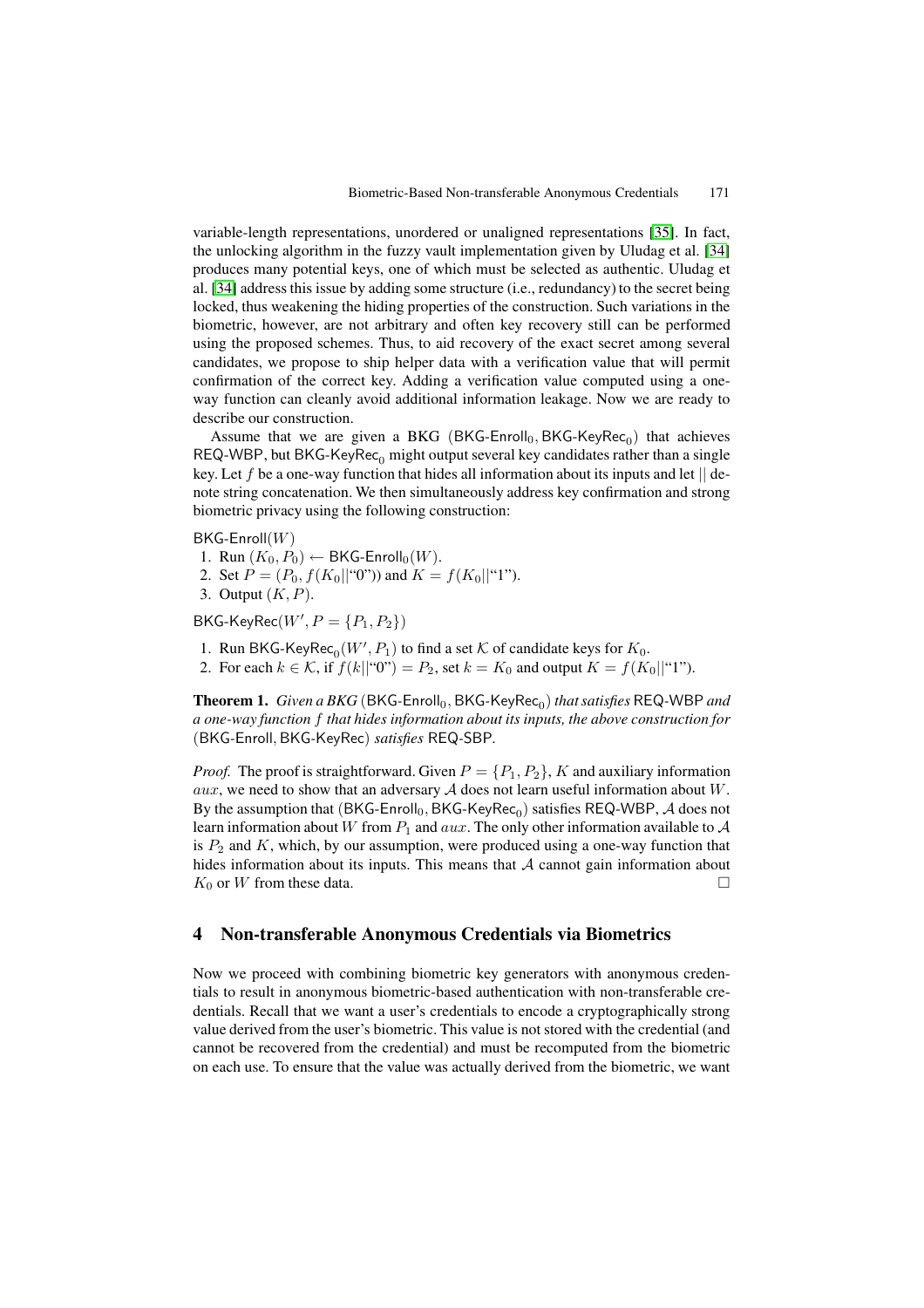the derivation procedure to be one-way, and a proof of derivation should be provided at authentication time in zero knowledge.

In our construction of non-transferable anonymous credentials we crucially rely on the following fact that holds true for known secure sketch constructions and allows us to build a simple and efficient solution.

**Fact 1.** Let  $P \leftarrow SS(W; r_1)$ , where  $r_1$  denotes the random choices the algorithm SS makes. Then knowledge of  $W'$ , such that  $\mathsf{dist}(W,W') \leq t$ , implies knowledge of  $r_1$  and  $W$ . Furthermore, knowledge of  $r_1$  implies knowledge of  $W$  and therefore some  $W''$  $with \; dist(W, W'') \leq t.$ 

Since the trust requirement we place on the device is to enforce a fresh biometric reading, it would be necessary to provide assurance that the key was actually derived from W'. Using the above fact, however, we have that knowledge of one of  $W$ ,  $r_1$ , and  $W'$  is equivalent in presence of P. Thus, if an adversary is able to recover  $r_1$  or W from P and then compromise the integrity of the device to avoid enforcing a new biometric scan, it will be able to successfully produce  $W'$  and pass the verification procedures of the protocol. The above fact then mitigates the need to provide expensive zero-knowledge proofs of correct computation of W from W' (procedure Rec) and lets us enforce only a proof that the key was derived from the original biometric  $W$  (and, as mentioned above, we want the derivation process to be one-way). Fuzzy extractors were not explicitly designed to be one-way and in fact are not guaranteed to be one-way (i.e., the underlying randomness extractors do not have this property). Thus, we enforce the one-way requirement of key derivation using the construction for REQ-SBP given in the previous section. Note that in this case the REQ-SBP property is not as crucial as in the case of BKGs, because with anonymous biometric-based authentication the derived key does not leave the client; instead, one-wayness of the computation ensures the verifier that the necessary value was actually derived from biometric data.

In our construction, we assume that fuzzy extractor parameters are chosen in such a way as to output strings indistinguishable (to a polynomial-time distinguisher) from strings chosen uniformly at random (for the appropriate choice of the security parameter). That is, using the terminology of randomness extractors, we assume that the fuzzy extractor is configured to output strings  $\epsilon$ -close to uniform, where  $\epsilon$  is a negligible function of the security parameter. See [31] for more detail. This makes the output suitable for use in cryptographic protocols.

### **4.1 The Scheme**

To be able to prove to the server t[hat](#page-15-7) the computation was performed as prescribed, the application of one-way function  $f$  must be verifiable in zero-knowledge. To achieve this, we use the verifiable random function (VRF) of Dodis and Yampolskiy [22] to implement f. This function is computed as  $y = f_{sk}(x) = g^{1/(sk+x)}$  over groups of prime order with bilinear maps, where  $g$  is the group generator,  $sk$  is the secret key, and  $x$  is the input to the function (which can be public); its security is based on q-DHI and q-DBDHI assumptions (see [22] for more information). In particular, we will [assu](#page-14-15)me that the verification value and the extracted key are computed as  $f_{sk}("0")$  and  $f_{sk}("1")$ , where  $sk$  is derived from  $W'$  and the fuzzy extractor helper data (and must meet the requirements for  $f$ ).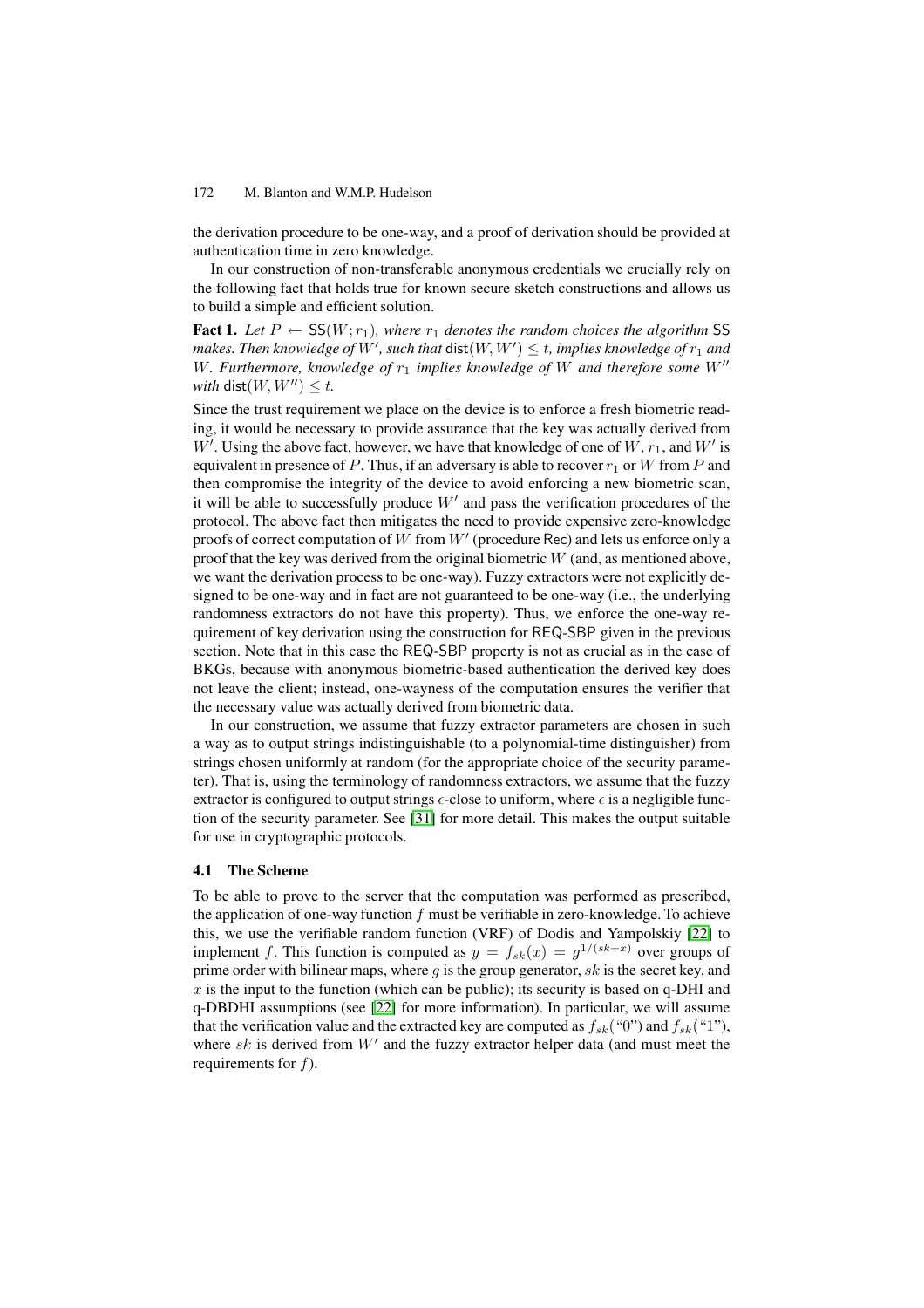AC-Setup: On input security parameter  $1<sup>\kappa</sup>$ , authority A sets up the group parameters and its public-private key pair  $(pk_A, sk_A)$  for the CL signature scheme. All values except the signing key  $sk_A$  are stored in pub.

# AC-Enroll

- 1. Biometric W of user  $U$  is measured with small error, BKG-Enroll(W) is executed to produce  $(P, K)$ , where  $P = (P', V)$  such that  $(P', K')$  is the output of the fuzzy extractor Gen algorithm and  $V = f_{K'}("0")$  denotes the verification data.
- 2. *U* chooses  $z_1$  at random and sends commitment  $Z_1 = g^{z_1}$  to A.
- 3. A verifies the validity of the computation in step 1 and computes  $K = f_{K'}("1")$ .
- 4. A chooses random  $z_2$  and uses  $Z_1$  to compute commitment  $com(K, priv; z)$ , where  $z = z_1 + z_2$  (i.e., both A and U contribute randomness, but the value of z will be know only to the user).
- 5. A uses  $sk_A$  to produces signature  $\sigma_A(K, priv)$  and sends it and  $z_2$  to  $\mathcal{U}$ .
- 6. *U* computes  $z = z_1 + z_2$  and verifies the validity of the signature.
- 7. User U's credentials cred =  $(P, priv, \sigma_A(K, priv))$  are stored at his device.

Technically speaking, the signature here is a signature on values  $K$ ,  $priv$ , and random value  $z$ , and the value of  $z$  will be necessary for showing the validity of the signature. Thus, it is implicitly assumed that this value is also stored with the user's credentials. With this setup, authority  $A$  learns biometrics and keys of users and is expected to erase such information after the enrollment protocol. This does not permit  $A$  to distinguish between different users at authentication time, but it might be desirable to prevent A from learning user biometrics at all; we leave this as a direction for future work.

AC-Auth: A user U with a device holding credentials cred =  $(P, priv, \sigma_A(K, priv))$ engages in interaction with a server  $S$  as follows:

- 1. The device scans the user's biometric  $W'$ , recovers  $K'$  using  $P'$  and confirms it using V stored in cred. It then forms commitment  $C_1 = com(K'; z_1)$ .
- 2. The device computes  $K = f_{K'}("1")$  and a commitment to it  $C_2 = com(K; z_2)$ .
- 3. The device computes commitment  $C_3 = com(priv; z_3)$  using priv from U's credentials.
- 4. The device sends to  $\mathcal{S} C_1, C_2, C_3$ , and performs the following ZKPKs:
	- (a) the opening of  $C_2$  corresponds to the result of applying function f to the opening of commitment  $C_1$  and string "1";
	- (b) U possesses A's signature on the opening of  $C_2$  and  $C_3$  (more precisely, only the parts of  $priv$  relevant for obtaining access to the resource);
	- (c) the opening of  $C_3$  satisfies the access control rules imposed by  $S$ .
- 5. S verifies all proofs in step 4, and if they pass, grants user  $U$  access to the resource.
- 6. The device erases all information captured and computed during the authentication process (in particular, it is important that the device erases  $W'$  and all information derived from it).

### **4.2 Security Analysis**

In this section, we give a more detailed description of the security games and prove security of the scheme.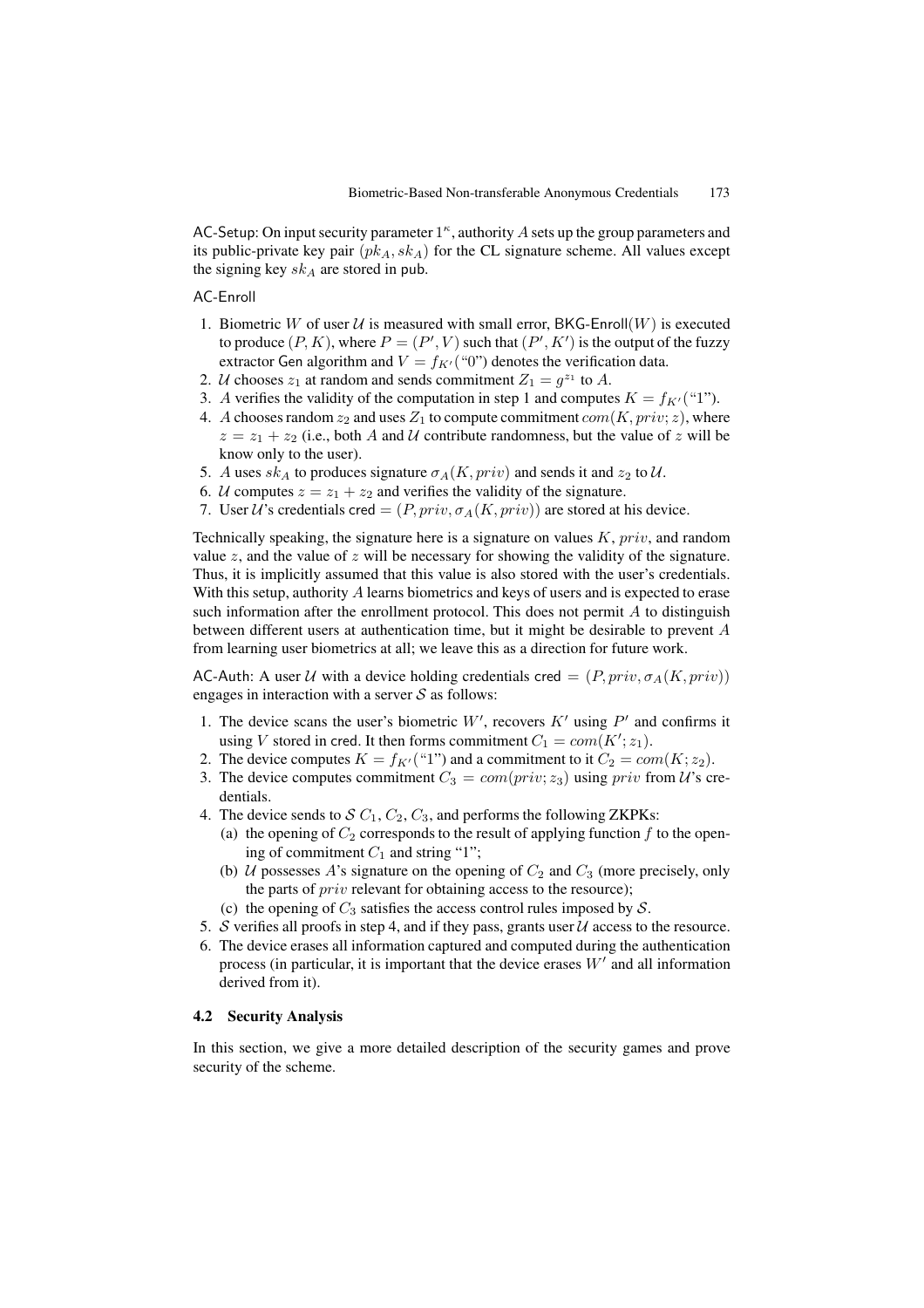We model soundness as a game in which adversary  $A$  is allowed to corrupt users, obtain access to their credentials cred, and engage in authentication protocols with the server, as well as monitor authentication protocols of other (honest) users in the system. Let  $\mathcal{U}_1, \ldots, \mathcal{U}_n$  denote the set of users that A controls and let cred<sub> $\mathcal{U}_1, \ldots,$  cred<sub> $\mathcal{U}_n$ </sub> denote</sub> their corresponding credentials. A wins the game if it is able to successfully authenticate to the server by forging credentials cred<sub>U</sub> of a user  $U'$  it does not control or by gaining access to more resources than what the corrupted users can already access (and possibly authenticating as one of the users it controls). An authentication scheme is sound if  $A$ has at most negligible advantage in winning this game.

One way to model unlinkability is to have a simulator Sim that can simulate a valid execution of the authentication protocol without access to user information. Then no information about the user is leaked if the server's view after interacting with a valid user is indistinguishable from its view after interacting with the simulator. The unlinkability game proceeds as follows: the adversary  $A$  represents the authority  $A$  colluding with the server  $S$ . It creates the authority's private and public keys, enrolls all users, and possibly corrupts some users obtaining full access to their credential information (including random choices made at enrollment time). After that,  $A$  engages in a challenge authentication protocol with either a valid uncorrupted user or a simulator. We say that unlinkability is achieved if, for any adversary  $A$ , it is able to correctly guess whether it was communicating with a real user or a simulator with the probability at most negligibly larger than 1/2.

To ensure biometric privacy, we let  $A$  obtain access to user credentials. Then  $A$  who is in possession of credentials  $\text{cred}_{U_1}, \ldots, \text{cred}_{U_n}$  should be unable to extract biometric information of any of the users with high probability and successfully authenticate (on behalf of one of them or as a non-existing user) without proper biometric data. This property is required to hold even if  $\mathcal A$  colludes with  $\mathcal S$ .

Before showing security of the overall scheme, we provide a supplemental result. Let  $\sigma_A(m_1, \ldots, m_\ell; r)$  denote CL-signature with A's key on values  $m_1, \ldots, m_\ell$  using randomness r. That is, we make the random value used for hiding the messages explicit in the representation of the signature.

**Lemma 1.** *There exists a CL-signature scheme over group* G *such that, given a CL* $signature \sigma_A(m_1, \ldots, m_\ell; r)$  *and values*  $m_1, \ldots, m_{j-1}, m_{j+1}, \ldots, m_\ell$  *for some*  $1 \leq$  $j \leq \ell$  and r, it is infeasible for a polynomial-time adversary to determine  $m_j$ , where m<sup>j</sup> *is drawn from a distribution indistinguishable from uniform to a polynomial-time adversary, assuming that the discrete logarithm problem is hard. This holds even if the*  $signing \; key \; sk_A \; is \; known.$ 

We omit the proof due to space considerations.

**Theorem 2.** *Assuming the security of the CL-signature scheme and the verifiable random function* f*, the scheme presented above is a secure anonymous biometric-based authentication scheme in groups where the discrete logarithm problem is hard.*

*Proof. Completeness:* this property can be shown to hold by examination.

*Soundness:* As previously described, we let adversary A enroll in the system on behalf of users and corrupt existing users. For the set of users  $\mathcal{U}_1, \ldots, \mathcal{U}_n$  that A controls, we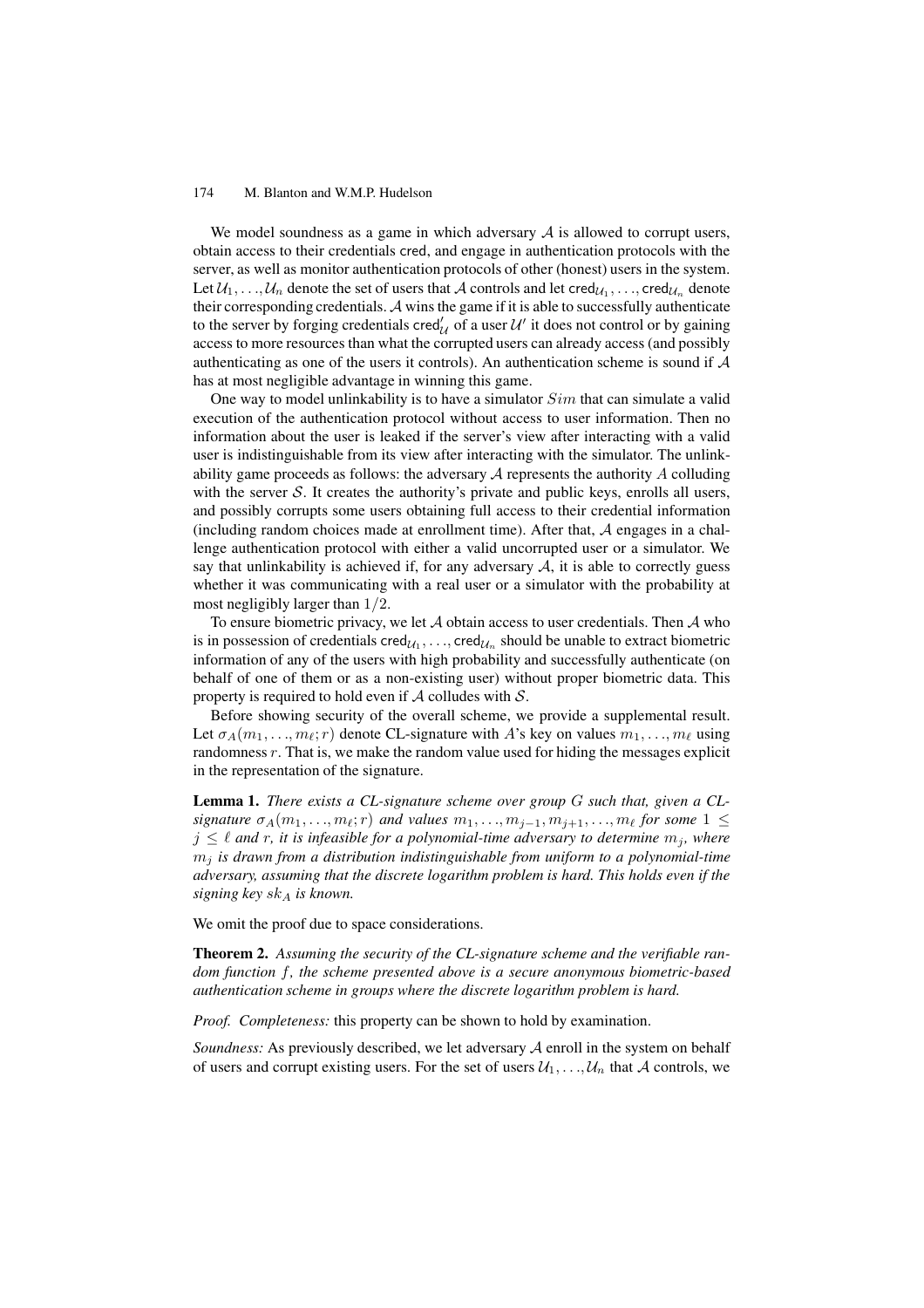assume that not only A has access to their credential information  $\text{cred}_{\mathcal{U}_i}$ , but can also obtain access to information not stored in the credentials. In particular, we assume that A can have access to key K for each user it controls. Let  $K^{(i)}$  denote the key belonging to user  $\mathcal{U}_i$ . To violate soundness of the scheme, A then will either attempt to authenticate using invalid  $K'$  or using one of valid  $K^{(i)}$  with privileges  $\mathcal{U}_i$  does not have.

In the first case, A has to produce a proof that either it knows the authority's signature on openings of  $C_2$  and  $C_3$  or it has to correctly form the zero-knowledge proof in step  $\overline{4}$ (a) of the AC-Auth using K' of A's choice. The former can happen only with a negligible probability assuming that CL-signatures are secure, and the latter can also happen only with a negligible probability assuming that the function  $f$  is secure.

In the second case, A attempts to authenticate using  $K^{(i)}$  and privileges  $\mathcal{U}_i$  does not have. The only way for  $A$  to achieve this is to produce a proof that it knows the authority's signature on openings of  $C_2$  and  $C_3$ , which can happen with at most negligible probability.

*Unlinkability:* Let A be the adversary defined for the unlinkability game that represents the colluding  $A$  and  $S$  (and thus has access to enrollment information). During the challenge,  $A$  is asked to engage in an authentication protocol with either a real user  $U$ or a simulator Sim without access to any user information. Our simulator engages in the authentication protocol by performing the following steps:

- 1. Sim chooses K' at random, computes  $K = f_{K'}("1")$ , and produces commitments  $C_1 = com(K'; z_1)$  and  $C_2 = com(K; z_2)$ .
- 2. Sim selects privileges priv and computes commitment  $C_3 = (priv, z_3)$ .
- 3. Sim produces a zero-knowledge proof that the opening of  $C_2$  corresponds to the result of applying f to the opening of  $C_1$ , which we denote by  $\pi_1$ .
- 4. Sim produces a simulated proof of knowledge,  $\pi_2$ , of a CL-signature from the authority on the openings of  $C_2$  and  $C_3$ . This requires usage of the corresponding simulator of CL-signatures.
- 5. Sim produces a proof  $\pi_3$  that the opening of  $C_3$  satisfies the access control rules.

At the end of this interaction, A obtains  $(C_1, C_2, C_3, \pi_1, \pi_2, \pi_3)$ . We next argue that  $A$ 's view during interaction with a simulator is indistinguishable from its view when interacting with a real user.

The commitments  $C_1$ ,  $C_2$ , and  $C_3$  information-theoretically hide the values encoded in them, and therefore the values  $Sim$  chooses are indistinguishable from those chosen by real users. The proofs  $\pi_1$  and  $\pi_3$  produced by the simulator are real proofs of knowledge and thus are indistinguishable from a user's proofs. Finally, the (simulated) proof  $\pi_2$  differs from a real proof of knowledge of a CL-signature, but due to the security of  $CL$ -signatures,  $A$  can distinguish between a real and simulated proofs only with a negligible probability. Therefore,  $\mathcal A$  can distinguish between real and simulated protocol executions with at most negligible probability, as required.

*Privacy of biometric:* Let A be in possession of credentials cred<sub> $U_1$ </sub>, ..., cred<sub> $U_n$ </sub>. Since biometric information encoded in each user credential is independent of information included in credentials of other users,  $A$  does not gain additional advantage in impersonating a user or recovering her biometrics by using information in other credentials, and we consider attacking a user by using only her own credentials. We have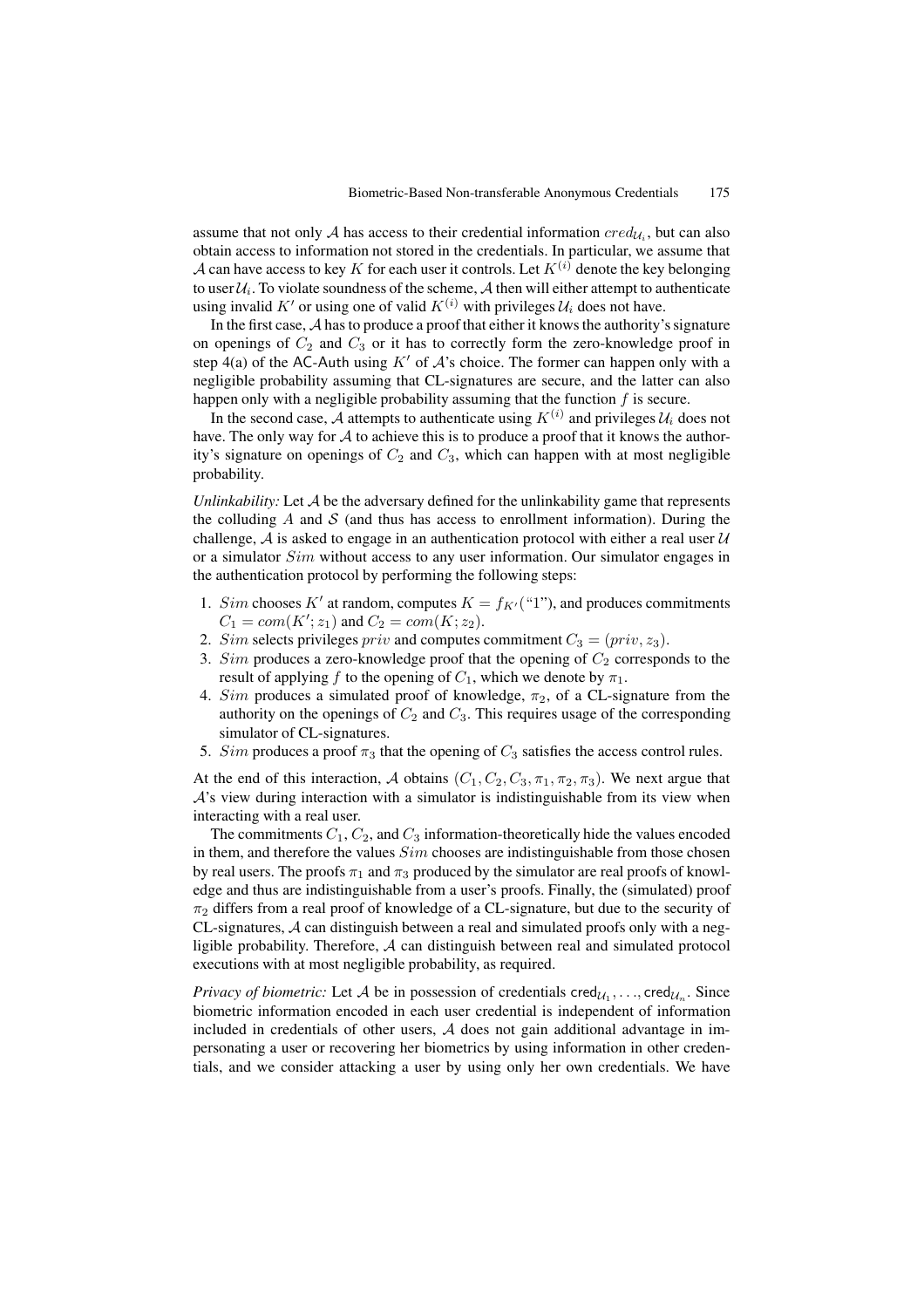cred<sub>U</sub> =  $(\sigma_A(K,priv; z), z, P', V, priv)$ . For A to impersonate the user, it has to either recover K from cred<sub>U</sub> or authenticate without knowledge of K. Lemma 1 states that the former is infeasible when  $K$  is indistinguishable from a random value (which in our case is true due to pseudo-randomness of output of function  $f$  that we use to produce  $K$ ), and the soundness property states that the latter is infeasible. To be able to recover  $U$ 's biometric from the credentials, the only way for  $A$  to do this is to recover the biometric (or other information that leads to recovery of the biometric) from  $P'$ . Assuming that a secure biometric generator is used to produce  $P'$ ,  $\mathcal A$  can be successful only with a small probability.  $\Box$ 

# **5 Practical Considerations**

The purpose of this section is to assess the feasibility of applying theoretical cryptographic techniques to empirical biometric data, as proposed in this work. We use iris codes as an example biometric. The two main questions we would like to address is (i) whether biometric key generation from iris codes is feasible, and (ii) whether key material extracted from iris codes can satisfy the requirements of the cryptographic tools.

In regards to the first question, the work of Hao et al. [23] was able to achieve a notable step toward biometric key generation by constructing a secure sketch for iris data. The construction used nested error-correcting codes and was able to achieve excellent key recovery rates. In particular, it used Hamming distance over binary strings as the metric with two types of error-correcting codes. A disa[dvan](#page-14-13)tage of any secure sketch based approach is that correcting a large number of errors can cause the public data to potentially leak a lot of information about the biometric. In particular, as described in section 3, the current techniques give only worst-case information leakage analysis, which is measured as the loss of entropy after the release of the public data. Then to correct 10% of errors in a 2048-bit iris code, up to 411 bits of entropy can potentially be leaked. An iris code, however, is estimated to have about 250 degrees-of-freedom [18], and a noti[ce](#page-3-0)ably higher error rate for authentic codes must be tolerated.

A natural way to lower the entropy loss in this case is to attempt to reduce the noise. A pioneering work on biometric-based authentication of Davida et al. [19] gave the idea of reducing the noise by acquiring multiple samples and performing majority deco[din](#page-14-16)g to create a single image with low noise. That is, during both the enrollment and key recovery stages, the algorithms take a number of biometric readings  $W_1, W_2, \ldots, W_m$ rather than a single one, and create a single representation  $W$  using [ma](#page-14-17)jority computation that more accurately represents the corresponding biometric. This technique is believed to be effective, and was recently empirically evaluated on iris codes in [4]. For a realistic bound of error tolerance of 30% [35,23], the theoretical approach significantly reduces the error (e.g., to 5% if 15 scans were used), while in practice the error was shown not to go lower than  $16-18\%$  [4], which is still a significant improvement. Other techniques for reducing noise also exist (e.g., scanning both eyes instead of a [sin](#page-13-8)gle one for iris recognition), which can be com[bine](#page-15-6)[d to](#page-14-13) result in even lower error rates. This means that the entropy loss will become tolerable when the error rate is reduced to a rather small value. We emphasize tha[t th](#page-13-8)e entropy-based analysis is only an upper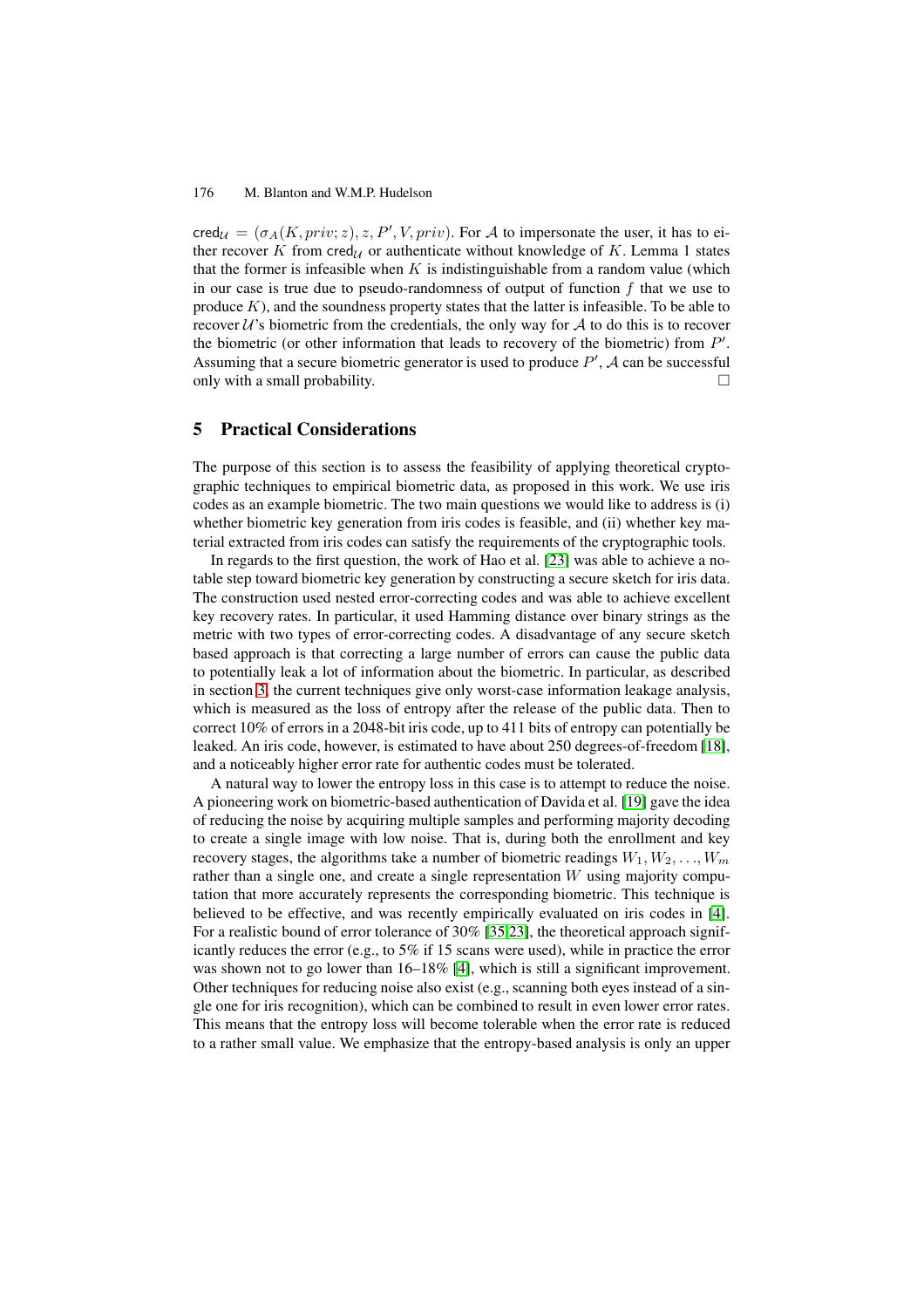bound on the information leakage that we can compute rather than a close estimate, and the latter is likely to be significantly lower.

Now with respect to the second question raised above, we have already seen that iris codes can be assumed to have at least 250 bits of entropy. Currently known constructions of extractors extract all of the randomness from a source [31] assuming a sufficient number of additional truly random bits (which in our case are supplied as a part of the public information in sufficient quantity). This means that we can extract a 250-bit random string from an iris code. Our construction is built using groups over elliptic curves with bilinear pairings for which using a 160–190-bit mod[ulus](#page-15-7) is sufficient. Thus, a random string extracted from a biometric has sufficient amount of randomness, and we will be able to construct the key exactly as prescribed by the protocol.

In addition to the above concerns, recent work of Simoens et al. [33] shows that existing constructions of secure sketches and the keys produced by fuzzy extractors that rely on them might not meet security requirements sought of encryption keys. In particular, the release of public data might allow one to link together ciphertexts belonging to the same individual (i.e., generated using keys produced from relate[d bi](#page-15-8)ometrics). This threat, however, does not exist in our framework because the public data always stays with the client and the authentication protocol does not leak any information that can be linked to the individual.

# **6 Related Work**

Related work on biometric-based key generation is very extensive, especially publications at biometric-related venues, and its survey is beyond the scope of this work. Anonymous credentials where biometric data are used for non-transferability are known in prior literature. They were first introduced by Bleumer in [5], and later expanded upon by Impagliazzo and More in [24]. The construction of Bleumer is based on the "Wallet with Observer" protocol originally constructed by Chaum and Pedersen for achieving the properties of non-transferability and privacy-protection. The second paper extends and formalizes these results, and adds the feature of rev[ok](#page-13-0)ing credentials. Such "Wallet with Observer" architectur[e, w](#page-14-0)hich is used in both of these works, however, requires non-trivial tamper-resistant hardware that runs trusted processes and executes parts of cryptographic protocols.

Other approaches to achieving non-transferability include encoding external sensitive information, e.g., credit card numbers, into the credentials (see, e.g., [11]). Then, when such credentials are used, the owner must prove knowledge of said information to the verifier. While such information may be shared by close relatives or friends who will be able to use the credentials on behalf of the owner, such sharing is often acceptable to service providers, and their goal is to prevent large-scale sharing o[f cre](#page-14-18)dentials (by, e.g., posting credentials on a Web page). The above approach assumes that the credential issuer will have access to a large quantity of external or otherwise sensitive information about the user that can be included in the credential. When, however, such information is not readily available, alternative solutions must be sought. The current framework provides such an alternative.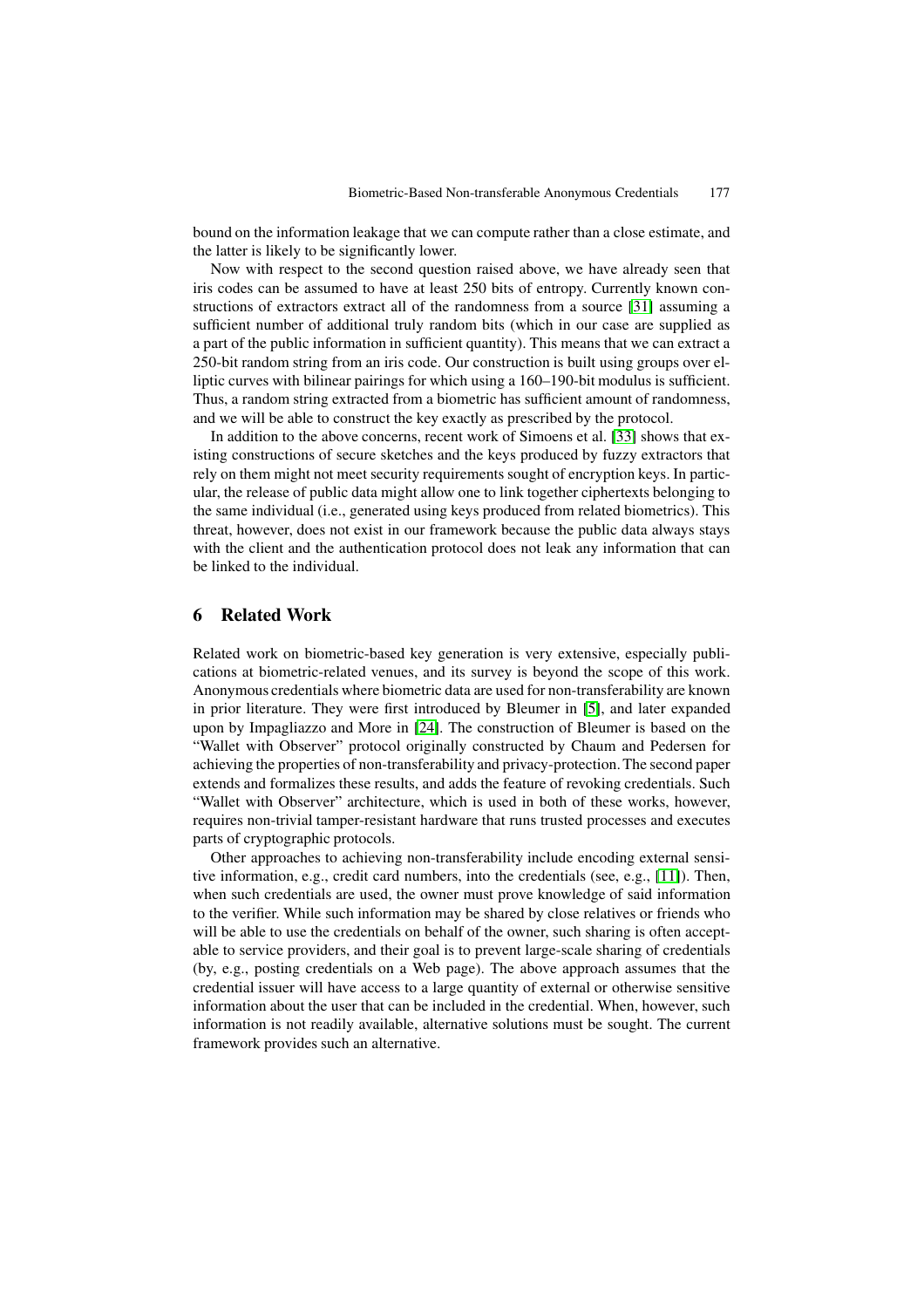# **7 Conclusions**

This work examines most researched techniques for extracting keys from biometric data and their use in cryptographic applications. We first provide a generic mechanism of enhancing biometric privacy protection of biometric key generators. We then build on biometric key generators to construct anonymous credentials, where biometric is used to ensure non-transferability of user credentials. Unlike previous proposals, we target at making minimum trust assumptions on the execution environment: we only require a fresh biometric to be captured on each use of such credentials. Then even if tampering with the user device results in full access to the information stored on it, this does not lead to weakening the security guarantees nor compromises the biometric, even in the event of collusion of multiple participants.

The scope of this work could not cover all schemes for biometric key generation and could not provide their thorough analysis with respect to security and re-usability. Thus, we leave it to future work to analyze the security of different BKG constructions and different metric spaces and determining which constructions would provide the best security guarantees for a particular type of biometric data.

# **Acknowledgments**

This work benefited from discussion regarding biometrics with Karen Hollingsworth, Patrick Flynn, and Kevin Bowyer.

# <span id="page-13-7"></span>**References**

- 1. Arakala, A., Jeffers, J., Horadam, K.: Fuzzy extractors for minutiae-based fingerprint authentication. In: Lee, S.-W., Li, S.Z. (eds.) ICB 2007. LNCS, vol. 4642, pp. 760–769. Springer, Heidelberg (2007)
- <span id="page-13-6"></span>2. Bakhtiari, A., Shirazi, A., Zamanlooy, B.: An efficient biocryptosystem based on the iris biometrics. In: Mery, D., Rueda, L. (eds.) PSIVT 2007. LNCS, vol. 4872, pp. 334–345. Springer, Heidelberg (2007)
- <span id="page-13-3"></span>3. Ballard, L., Kamara, S., Reiter, M.: The practical subtleties of biometric key generation. In: USENIX Security Symposium, pp. 61–74 (2008)
- <span id="page-13-8"></span>4. Blanton, M., Aliasgari, M.: Secure computation of biometric matching. Technical Report 2009–03, Department of Computer Science & Engineering, University of Notre Dame (2009)
- <span id="page-13-0"></span>5. Bleumer, G.: Biometric yet privacy protecting person authentication. In: Aucsmith, D. (ed.) IH 1998. LNCS, vol. 1525, pp. 99–110. Springer, Heidelberg (1998)
- <span id="page-13-1"></span>6. Boudot, F.: Efficient proofs that a committed number lies in an interval. In: Preneel, B. (ed.) EUROCRYPT 2000. LNCS, vol. 1807, pp. 431–444. Springer, Heidelberg (2000)
- <span id="page-13-4"></span>7. Boyen, X.: Reusable cryptographic fuzzy extractors. In: ACM Conference on Computer and Communications Security (CCS 2004), pp. 82–91 (2004)
- <span id="page-13-5"></span>8. Boyen, X., Dodis, Y., Katz, J., Ostrovsky, R., Smith, A.: Secure remote authentication using biometric data. In: Cramer, R. (ed.) EUROCRYPT 2005. LNCS, vol. 3494, pp. 147–163. Springer, Heidelberg (2005)
- <span id="page-13-2"></span>9. Bresson, E., Stern, J.: Proofs of knowledge for non-monotone discrete-log formulae and applications. In: Chan, A.H., Gligor, V.D. (eds.) ISC 2002. LNCS, vol. 2433, pp. 272–288. Springer, Heidelberg (2002)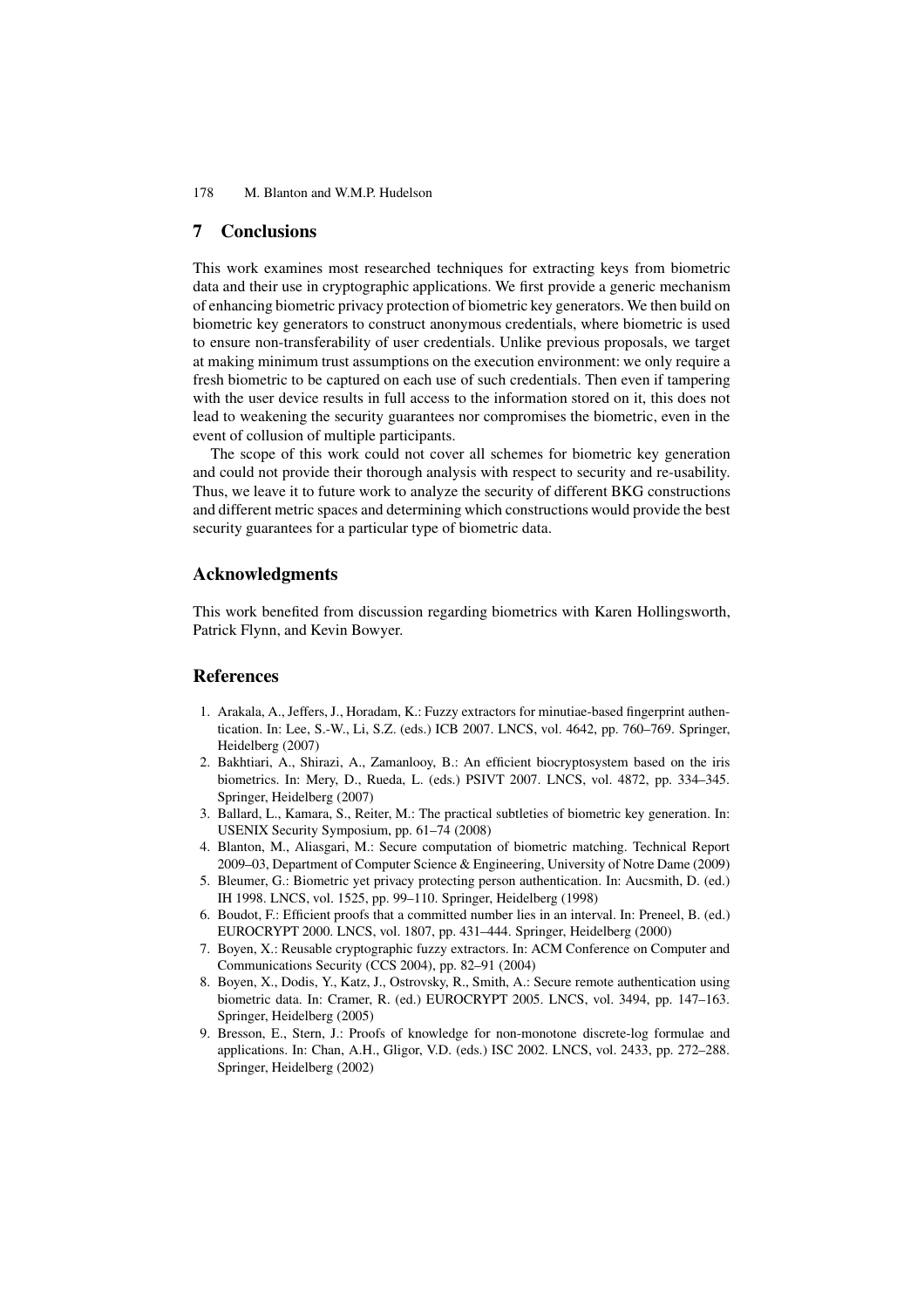- <span id="page-14-14"></span>10. Bringer, J., Chabanne, H., Cohen, G., Kindarji, B., Zemor, G.: Optimal iris fuzzy sketches. In: IEEE BTAS, pp. 1–6 (2007)
- <span id="page-14-18"></span>11. Camenisch, J.L., Lysyanskaya, A.: An efficient system for non-transferable anonymous credentials with optional anonymity revocation. In: Pfitzmann, B. (ed.) EUROCRYPT 2001. LNCS, vol. 2045, pp. 93–118. Springer, Heidelberg (2001)
- <span id="page-14-1"></span>12. Camenisch, J., Lysyanskaya, A.: Dynamic accumulators and application to efficient revocation of anonymous credentials. In: Yung, M. (ed.) CRYPTO 2002. LNCS, vol. 2442, pp. 61–76. Springer, Heidelberg (2002)
- <span id="page-14-2"></span>13. Camenisch, J., Lysyanskaya, A.: Signature schemes and anonymous credentials from bilinear maps. In: Franklin, M. (ed.) CRYPTO 2004. LNCS, vol. 3152, pp. 56–72. Springer, Heidelberg (2004)
- <span id="page-14-5"></span>14. Camenisch, J., Michels, M.: Proving in zero-knowledge that a number is the product of two safe primes. In: Stern, J. (ed.) EUROCRYPT 1999. LNCS, vol. 1592, pp. 107–122. Springer, Heidelberg (1999)
- <span id="page-14-4"></span>15. Camenisch, J., Stadler, M.: Proof systems for general statements about discrete logarithms. Technical Report No. 260, ETH Zurich (1997)
- <span id="page-14-3"></span>16. Chaum, D., Evertse, J.-H., van de Graaf, J.: An improved protocol for demonstrating possession of discrete logarithms and some generalizations. In: Price, W.L., Chaum, D. (eds.) EUROCRYPT 1987. LNCS, vol. 304, pp. 127–141. Springer, Heidelberg (1988)
- <span id="page-14-7"></span>17. Clancy, T., Kiyavash, N., Lin, D.: Secure smartcard-based fingerprint authentication. In: ACM SIGMM Workshop on Biometrics Methods and Applications, pp. 45–52 (2003)
- <span id="page-14-16"></span>18. Daugman, J.: How iris recognition works. IEEE Transactions on Circuits and Systems for Video Technology 14(1), 21–30 (2004)
- <span id="page-14-17"></span>19. Davida, G., Frankel, Y., Matt, B.: On enabling secure applications through off-line biometric identification. In: IEEE Symposium on Security and Privacy, pp. 148–157 (1998)
- <span id="page-14-12"></span>20. Dodis, Y., Ostrovsky, R., Reyzin, L., Smith, A.: Fuzzy extractors: How to generate strong keys from biometrics and other noisy data. SIAM Journal of Computing 38(1), 97–139 (2008)
- <span id="page-14-10"></span>21. Dodis, Y., Reyzin, L., Smith, A.: Fuzzy extractors: How to generate strong keys from biometrics and other noisy data. In: Cachin, C., Camenisch, J.L. (eds.) EUROCRYPT 2004. LNCS, vol. 3027, pp. 523–540. Springer, Heidelberg (2004)
- <span id="page-14-15"></span>22. Dodis, Y., Yampolskiy, A.: A verifiable random function with short proofs and keys. In: Vaudenay, S. (ed.) PKC 2005. LNCS, vol. 3386, pp. 416–431. Springer, Heidelberg (2005)
- <span id="page-14-13"></span>23. Hao, F., Anderson, R., Daugman, J.: Combining crypto with biometrics effectively. IEEE Transactions on Computers 55(9), 1081–1088 (2006)
- <span id="page-14-0"></span>24. Impagliazzo, R., Miner More, S.: Anonymous credentials with biometrically-enforced nontransferability. In: ACM Workshop in Privacy in the Electronic Society (WPES 2003), pp. 60–71 (2003)
- <span id="page-14-6"></span>25. Juels, A., Sudan, M.: A fuzzy vault scheme. In: International Symposium on Information Theory (2002)
- <span id="page-14-11"></span>26. Juels, A., Wattenberg, M.: A fuzzy commitment scheme. In: ACM Conference on Computer and Communications Security, pp. 28–36 (1999)
- <span id="page-14-9"></span>27. Lee, S., Moon, D., Jung, S., Chung, Y.: Protecting secret keys with fuzzy fingerprint vault based on a 3d geometric hash table. In: Beliczynski, B., Dzielinski, A., Iwanowski, M., Ribeiro, B. (eds.) ICANNGA 2007. LNCS, vol. 4432, pp. 432–439. Springer, Heidelberg (2007)
- <span id="page-14-8"></span>28. Lee, Y.J., Bae, K., Lee, S.J., Park, K.R., Kim, J.: Biometric key binding: Fuzzy vault based on iris images. In: Lee, S.-W., Li, S.Z. (eds.) ICB 2007. LNCS, vol. 4642, pp. 800–808. Springer, Heidelberg (2007)